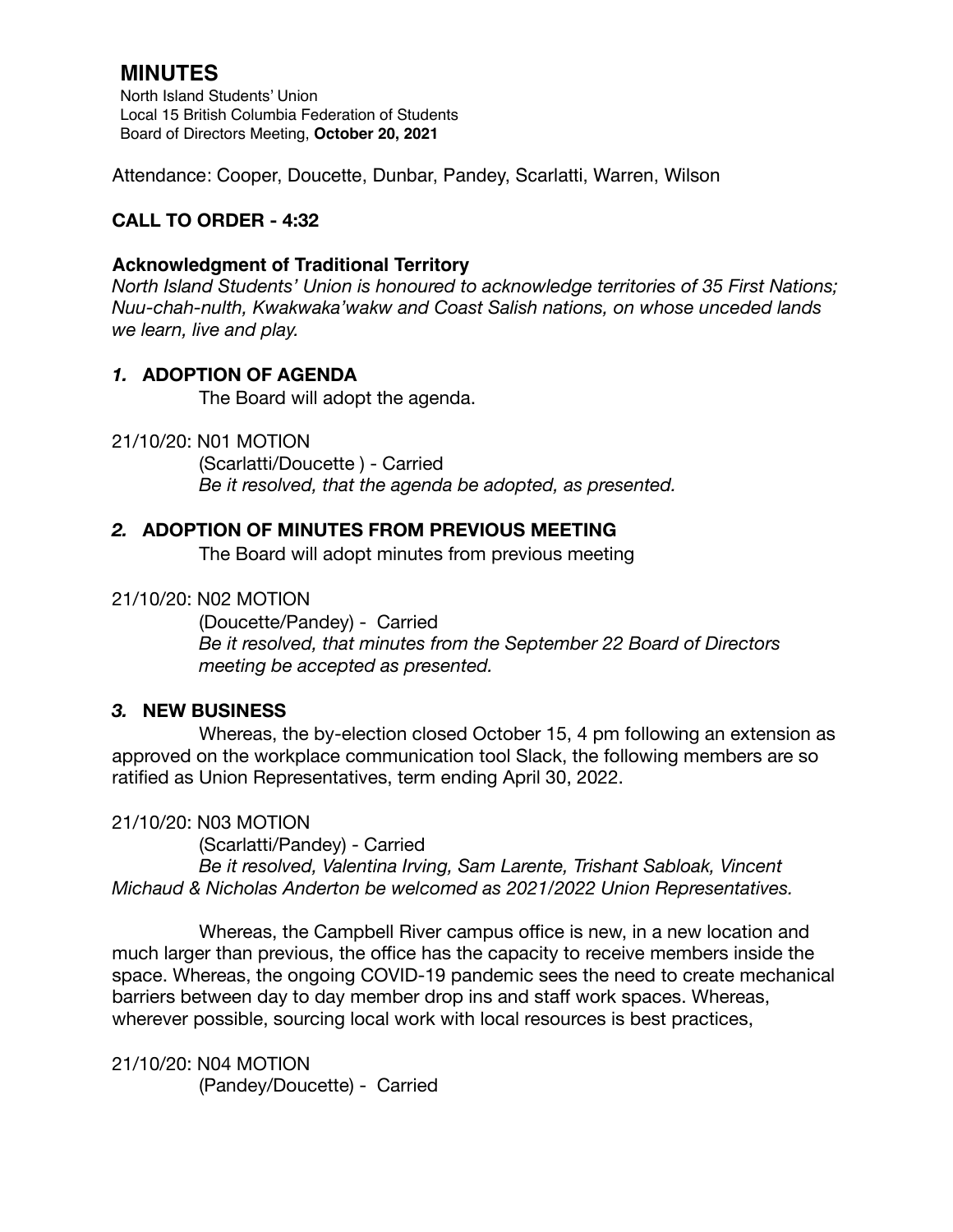# **MINUTES**

North Island Students' Union Local 15 British Columbia Federation of Students Board of Directors Meeting, **October 20, 2021**

*Be it resolved, the October 12 decision to have Cumberland Crate Co create two counters for the Campbell River office be ratified after discussion in the workplace communication tool Slack. The counters are estimated to cost \$3700, pre tax.* 

Whereas, as per Bylaw IV, section 2, the Union must call a semi-annual general meeting. Whereas, this meeting shall see the receipt of the audited financial statements. Whereas, COVID-19 has seen delays in many areas,

### 21/10/20: N05 MOTION

 (Scarlatti/Pandey) - Carried

 *Be it resolved, an extension to Bylaw IV, section 2 be granted and the 2021 semi-annual general meeting be called for December 1, 2021.* 

# *4.* **REPORTS**

### **4.1 Report from Committees**

- *•* Board of Governors report received at Committee of the Whole, October 6, nothing to report
- *•* Education Council 3 new student reps started, vacancy for faculty and report representative trying to get those filled
- *•* Planning and Standards nothing to report, next meeting in November
- *•* Report from Federation Rep Going to attend Skills Training on Nov 5, eproctoring- met with Researcher from BCFS - will present to the college the information

### **4.2 Reports from Staff**

- *•* Emma Warren, Organiser Services Taco lunch in KV was a successful, H&D work was primary focus- the plan became active on October 20th 10 days before the end of the blackout period which was fantastic, continuing to plan upcoming events, our By-Election was successful we now have 5 newly elected Union Reps.
- *•* Carissa Wilson, Executive Director Taco lunch was a great success, well received and great to build connections with all of the NIC community, Dominos & deals app connections, Meeting with Registrar, Nov 19 Pizza in PA, Invite our Reps to think about events for Nov, items for next SWAG order

### *5.* **OTHER BUSINESS**

**NISUs Birthday Celebration planning**